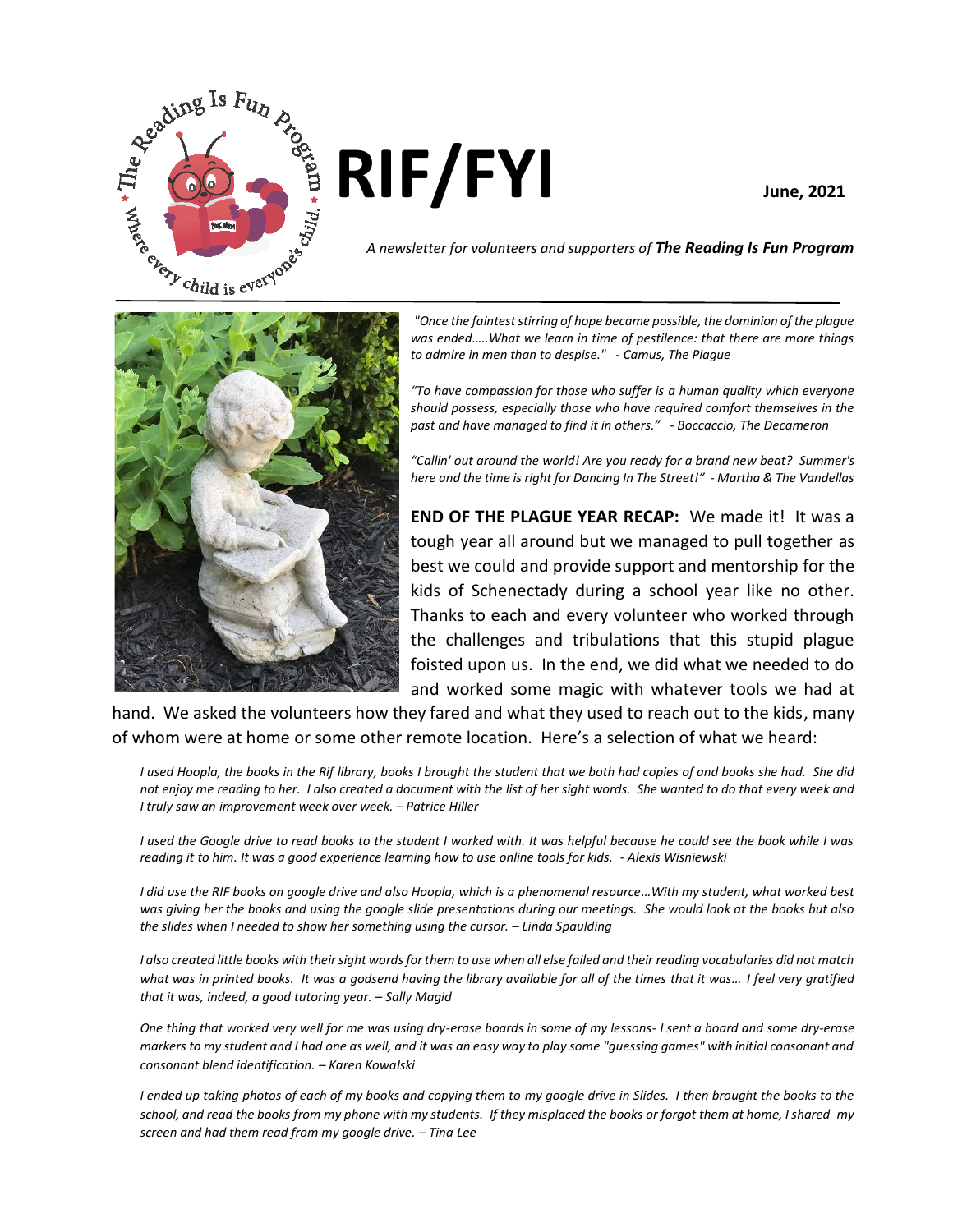*I read to my student and showed him the book at the beginning. When he finally got the books, he had a copy and I had one whenever he would come. – Mary Ann Fiminski*

*I had 2 boys at the same time so I would have needed 3 copies of the books. I read to them initially and then used audiobooks from Hoopla (I had a copy). That worked pretty well…I did get some feedback from my teacher from one of the moms that he liked some of the books that I sent him*.*– Paul Deltry*

*One of my students liked to use online resources that her teacher recommended…The student would present the material from the site, and at times, would involve my 2nd student…The virtual sessions were not ideal, though I believe the students looked forward to our time together. – Cathy Kuzsman*

*Some of the resources I used meeting with my student: 1. The RIF online library; 2. Hoopla; 3. Pink Cat educational games; 4. Short and long vowel sounds chart included in RIF online resources; 5. Suggestions from online training session and volunteer meetings; i.e., using props, using different voices for characters, and making a sight words book – Georgiann Holm*

*I read to two first grade boys…. one student loves Dr. Seuss. He also likes to read his own books to me… Because of the lack of human intervention this year I tried to give them enough time to just talk to me about whatever they wanted. – Janet Ising*

*What worked - and it turned out to be the most successful - was writing a personalized story, with stick figure drawings! Student comment - "Why do you draw like that?" That cracked me up! He knew it was him right away though! As soon as he read it, he said "Now I'll write a story about you". That led to him saying the story and me writing down what he said and then he would read it back to me. – Martha Longo*

*Mostly I ended up choosing books and making my own power points. That worked pretty well. Hoopla was not available in Clifton Park (we talked about that). I did get a couple of Libby books and an EPIC. She was happy to read to me and that's mostly what we did. I was impressed that she was very fluent with EPIC and would choose books there to read to me. – Wendy Miller*

*I have exclusively used the books that I've taken out of the RIF library. It's worked well because there are so many books from which to choose, I can hold up my book pages to my webcam when I want to specifically point something out to him. And he will hold up his book to make sure we're on the same page.…..For me, this has been a wonderful experience, and in many ways, "being" with him has been the highlight of my COVID weeks. – Ricki Shapiro*

*I used books from the RIF library, Saratoga Springs Library, and little books that I had and made for my student. He was in first grade but attended Kindergarten very briefly, so he really benefited from our time together.. His classroom teacher was lovely, talented, dedicated and very supportive of RIF and our time together! – Doris Lazar*

*I did use several Hoopla books, which worked pretty well. I scanned a couple of books and presented them to the students. Several times I scanned books that I had only one copy of, gave that to the student and opened the scanned book so that I could read along with the students. I tried to get books from the RIF library that had 2 copies; that made it much easier... I did feel as*  if I got to know the kids better than I thought I would.... All in all, not nearly as satisfying as in person, but better than I expected! *– Margaret Novak*

*I found that it was easiest to use hard copy books. In some cases I had two copies - one for me and one for Hannah. And in some cases it was more practical to just make a photocopy of books for myself and to mail the book to her…..There were distractions due to siblings at home, TV in the background, lack of focus by the student, etc. But those instances were not significantly more frequent than similar issues that have occurred over the years with in-person sessions at the school…. Bottom line is while working remotely was a challenge and less effective than in-person I do think it was worthwhile and both beneficial for my student and rewarding for me. – Mary Frye*

*I used RIF Books thru Google Drive. I used both books I had and books we both had. Having duplicate copies worked best for us. The hardest part for me to get used to were the distractions going on in the house. Best part terrific student and teacher. – Sue Crawford*

Thanks, one and all, for your thoughts and comments. While we hope that the coming school year will find us all returning to something more closely resembling our "one-to-one", in-person **RIF** sessions, we thought it important to document what we accomplished during this damn plague year and how we got there. As always, thank you for all you do for the kids of Schenectady!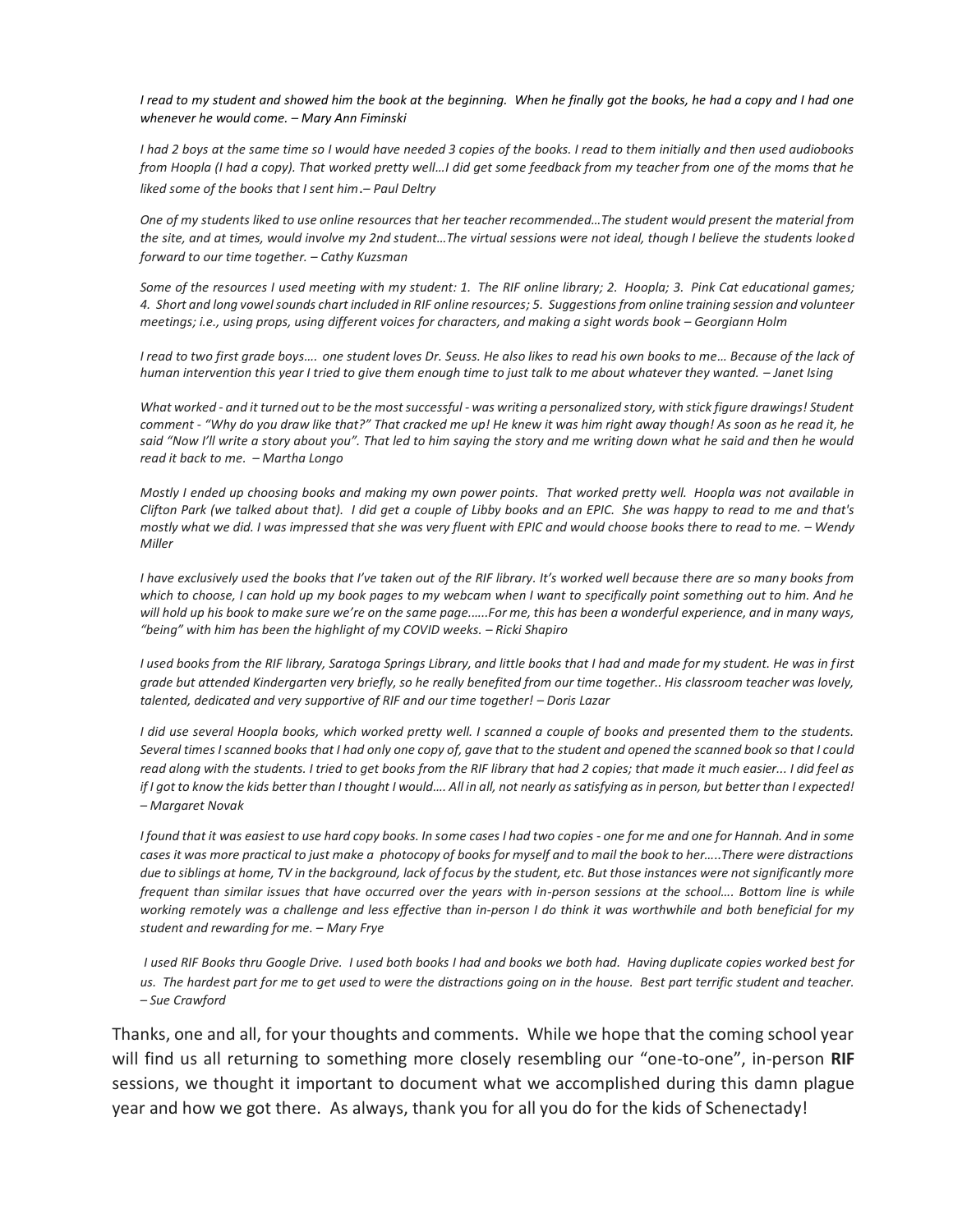

**BOOK DRIVE AT THE OPEN DOOR:** As you know, the Open Door Bookstore on Jay Street in Schenectady, an old friend of the Reading Is Fun Program – and a great independent bookstore – generously sponsored a book drive for The Reading Is Fun Program during the month of April. We know that many of our volunteers participated. The book drive was so successful that RIF received 97 books for our library – and, ultimately, for the kids themselves!



**LIBRARY NEWS:** The RIF Library, located at the Faith United Methodist Church at 811 North Brandywine Avenue, was opened only on a limited basis every three weeks since February of this year. It wasn't an ideal situation but at least we were able to make our books and games available to the volunteers. Thank you for your patience and understanding.

Thanks also to Ted Vickery at Faith United for working with us during the year to provide us as much access as we could

reasonably – and safely – expect. And very special thanks to our Library Coordinator, Mary Crimp-Batzinger for providing "Mobile Library" services for volunteers who couldn't make it to the scheduled sessions. Nothing like meeting in a parking lot and rifling through boxes in a car trunk to arouse the suspicions of the local DEA!

Over the summer, we will have unfettered access to the library (us worker bees, that is) so we can get it spruced up for the fall – refiling those "mobile" volumes, labeling and filing the new books and games we're receiving as a result of the grant from the Broughton Foundation, generally getting things back to "normal". And, when we do get back to "normal", the RIF Library cell number is **518-986-3156**. Also, if you haven't done so already, please let Mary know how many books you eventually gave to your students. An estimate is fine. This will help us in planning for the future. A quick email to Mary will suffice, at *[readingisfunabc123@gmail.com.](mailto:readingisfunabc123@gmail.com)*



**RIF IN THE NEWS:** In the June 21 edition of T**he Daily Gazette**, an article written by Gazette reporter Maggie Reynolds appeared with this headline: **Group Supports Reading Needs For Schenectady Students; Reading Is Fun Supplements Classroom Instruction.** Focusing on the program's mission and the reasons behind it, the article celebrates the dedication of our volunteers and what we're trying so hard to accomplish, especially in this most recent and most challenging environment. As our Founder and Executive Director Al Magid

is quoted as espousing: *"We are very serious about this. We are like missionaries!"* We couldn't agree more. Thanks to volunteer and Gazette reporter Indiana Nash for helping get this piece published – and thanks to volunteer Wanda Fischer for a wonderful follow-up Letter to the Editor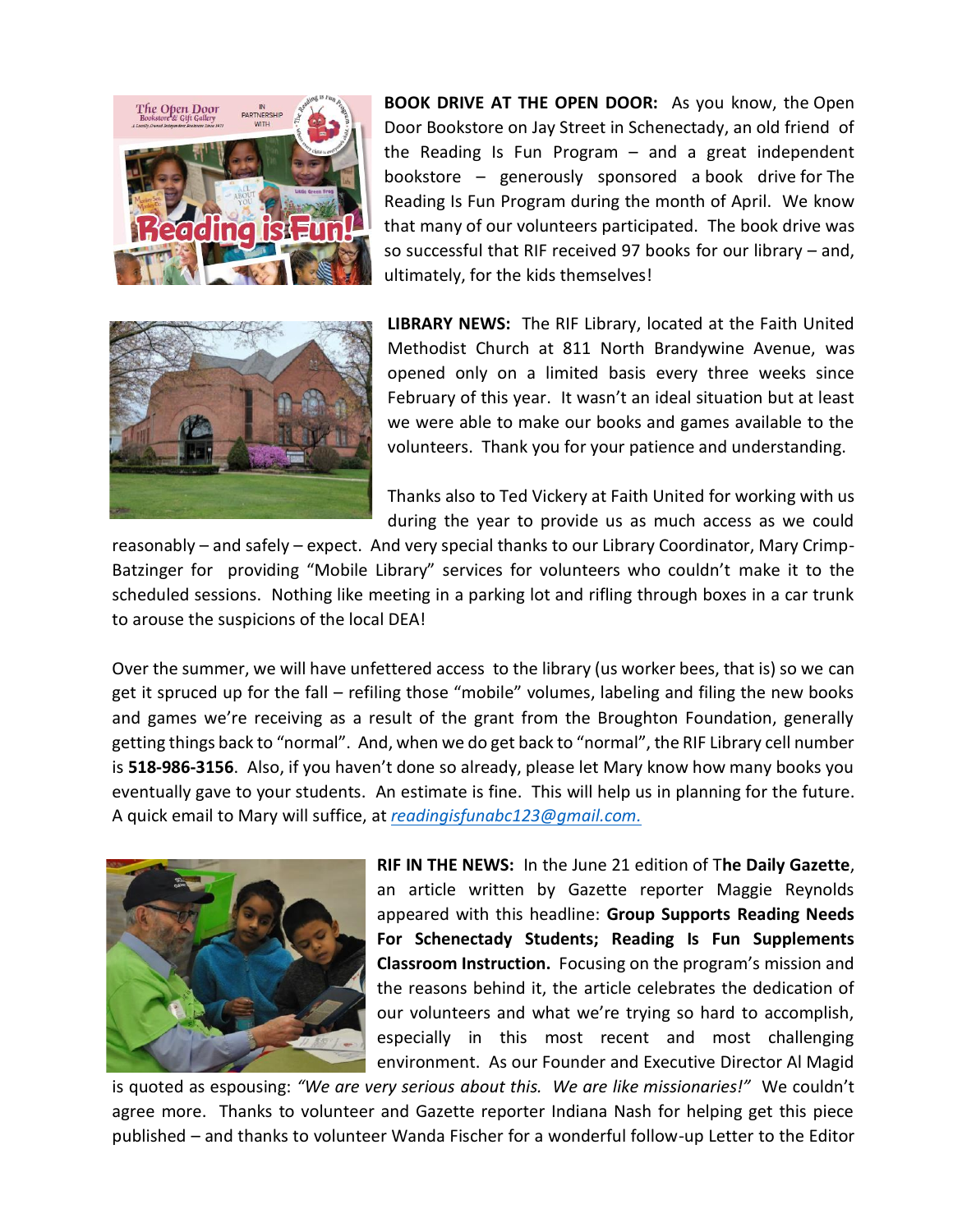(June 29 edition) in which she says: *"I would also encourage others to join in as volunteers. I can assure you that it's not only great for the students — it's amazing for the volunteers as well."*

Here's a link to the article: *[https://dailygazette.com/2021/06/21/group-supports-reading-needs](https://dailygazette.com/2021/06/21/group-supports-reading-needs-for-schenectady-students/)[for-schenectady-students/](https://dailygazette.com/2021/06/21/group-supports-reading-needs-for-schenectady-students/)*. If you'd prefer a PDF version, send a request to *[RIFLibrary@gmail.com.](mailto:RIFLibrary@gmail.com)*



**UPDATES ON SCRABBLE-RAMA AND JAMBOREE:** The confirmed date for S**CRABBLE-RAMA** is Saturday, November 6, 2021 between 8:30 to 11:30 a.m. at Schenectady High School. This is a fundraiser to benefit The Reading Is Fun Program. Create a team of 2-4 players. Each team brings their own Scrabble board and tiles. Three games are played and teams compete for 1st, 2nd and 3rd place cash prizes. Continental breakfast is served and chances to win great raffle items can be purchased. Look for more information to be posted on the RIF website: *[www.readingisfun.org.](http://www.readingisfun.org/)*

The **GRAND READING JAMBOREE 2022** will be held at Schenectady High School on Saturday, March 26, 2022 from noon until 4 p.m. Please continue to check the website: *[www.readingisfun.org](http://www.readingisfun.org/)* for additional information.

## **ADDITIONAL RESOURCES:**

- **Need reimbursement for postage when mailing books to students?** Take a picture of the receipt and send a copy of the receipt to *[readingisfunabc123@gmail.com](mailto:readingisfunabc123@gmail.com)*; or you can mail a physical copy of it to: The Reading Is Fun Program, P.O. Box 9437, Schenectady, NY 12309.
- **Who Do I Contact?** If you need help with anything, the general rule of thumb on who to go to with questions is:
	- o *Valerie Rivera: [rifvolunteerplacements@gmail.com](mailto:rifvolunteerplacements@gmail.com)* for teacher contact & volunteer info;
	- o *Deb Carey: [mydierks@gmail.com](mailto:mydierks@gmail.com)* for ideas on how to work with students;
	- o *Mary Crimp-Batzinger: [readingisfunabc123@gmail.com](mailto:readingisfunabc123@gmail.com)* for book and library assistance.
	- o *Larry Pierce[: riflibrary@gmail.com](mailto:riflibrary@gmail.com)* for technical & computer assistance, and book labels.
- **Schenectady School Calendar:** *check here in the fall!*
- Visit **RIF**'s webpage at *[www.readingisfun.org](http://www.readingisfun.org/)* and follow us on Facebook at *<https://www.facebook.com/ReadingIsFunProgram/>*. You can get the most up-to-date information about **RIF** and share your experiences, tips and best practices as a seasoned or brand-new volunteer.
- If you haven't done so already, ask to be added to the **RIF** Volunteers Facebook page: *<https://www.facebook.com/groups/1644298179159483>*